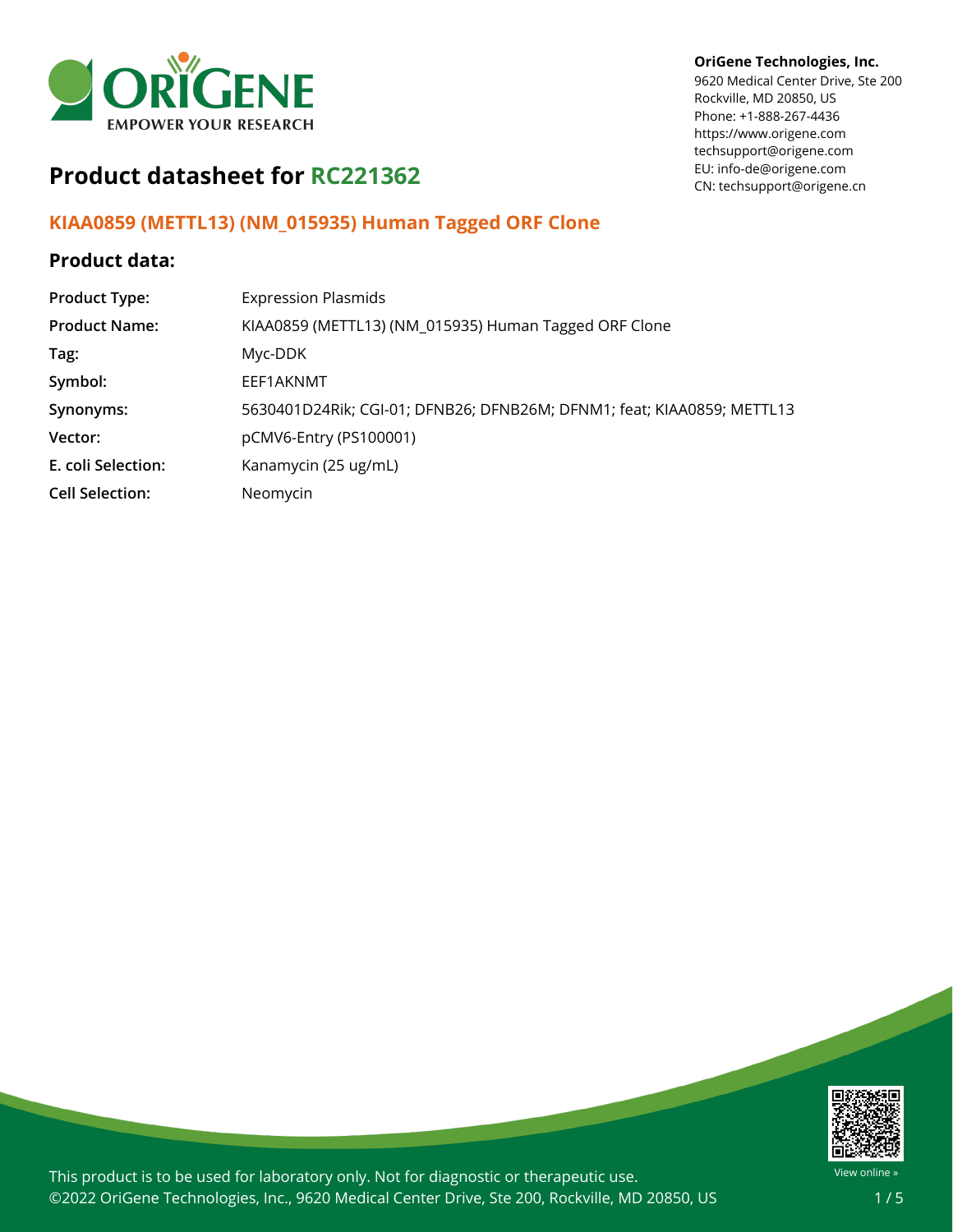| :NE |  |  | KIAA0859 (METTL13) (NM_015935) Human Tagged ORF Clone - RC221362 |
|-----|--|--|------------------------------------------------------------------|
|-----|--|--|------------------------------------------------------------------|

**ORF Nucleotide Sequence:**

ORIGI

>RC221362 ORF sequence Red=Cloning site Blue=ORF Green=Tags(s)

TTTTGTAATACGACTCACTATAGGGCGGCCGGGAATTCGTCGACTGGATCCGGTACCGAGGAGATCTGCC **GCCGCGATCGCC** 

ATGAACCTCTTACCTAAAAGTTCCAGGGAGTTTGGCTCCGTTGACTATTGGGAGAAGTTCTTCCAGCAGC GAGGAAAGAAAGCTTTCGAGTGGTATGGAACCTACCTGGAACTGTGCGGGGTGCTACATAAATATATCAA GCCCAGGGAAAAGGTGCTGGTGATTGGGTGTGGCAACTCAGAACTGAGTGAGCAACTGTATGATGTGGGC TATCGGGATATAGTGAACATCGACATCAGTGAGGTTGTCATCAAGCAAATGAAGGAATGTAATGCCACCC GACGGCCCCAGATGAGCTTCTTGAAGATGGACATGACGCAGATGGAGTTTCCTGATGCCTCGTTCCAGGT GGTGTTGGACAAGGGCACCCTGGATGCTGTCCTGACAGATGAGGAAGAGAAGACCTTACAACAGGTGGAC AGGATGCTGGCTGAGGTTGGCCGTGTCCTGCAGGTGGGCGGTCGCTATCTCTGCATCTCCCTGGCTCAGG CTCACATCCTGAAGAAAGCAGTGGGCCACTTCTCCCGGGAGGGGTGGATGGTGAGGGTGCACCAAGTGGC CAACAGCCAGGACCAGGTGTTGGAAGCAGAGCCTCAGTTCTCCTTGCCTGTCTTTGCCTTCATCATGACC AAGTTCAGGCCAGTCCCTGGCTCTGCCCTTCAGATCTTTGAGCTGTGTGCTCAGGAGCAGCGCAAGCCTG TGCGGCTGGAGAGTGCCGAGCGGCTGGCCGAGGCGGTGCAGGAGCGACAGCAGTATGCCTGGCTGTGCAG CCAGCTGCGCCGCAAGGCCAGGCTGGGGAGTGTGTCTCTGGACTTGTGCGATGGGGACACGGGGGAGCCA CGCTACACCCTCCACGTGGTGGACAGCCCCACTGTGAAACCATCGCGGGACAATCATTTTGCGATTTTCA TCATCCCTCAGGGCCGGGAGACCGAGTGGCTCTTTGGCATGGATGAGGGCCGGAAACAGCTGGCGGCCAG TGCTGGCTTCAGGAGGTTGATTACAGTGGCCCTTCACCGAGGTCAGCAGTATGAAAGCATGGACCACATC CAAGCTGAGCTGTCGGCTAGAGTCATGGAGCTGGCCCCAGCTGGGATGCCCACCCAGCAGCAGGTCCCCT TTCTGTCTGTGGGTGGGGACATTGGGGTCCGGACCGTTCAGCACCAAGACTGCAGCCCCTTGAGCGGTGA CTATGTCATTGAGGATGTGCAAGGGGATGACAAGCGATACTTCCGTCGACTGATCTTCCTCAGCAACAGG AATGTGGTGCAGTCCGAAGCCAGGTTGCTGAAGGATGTGTCTCACAAAGCCCAGAAGAAGCGGAAAAAGG ACAGGAAGAAGCAGCGGCCTGCTGATGCGGAGGACCTCCCTGCAGCCCCGGGGCAGTCCATTGATAAGAG TTACCTGTGTTGTGAACACCACAAAGCCATGATCGCTGGCCTTGCCCTGCTGAGAAACCCAGAGCTACTC CTAGAGATCCCACTGGCATTGTTGGTGGTAGGCCTGGGCGGGGGCAGCCTCCCCCTCTTTGTCCACGATC ATTTTCCAAAGTCCTGCATTGATGCTGTGGAGATCGATCCCTCCATGTTGGAAGTGGCCACCCAGTGGTT TGGCTTCTCCCAGAGTGACCGAATGAAGGTCCACATTGCAGATGGCCTGGACTATATCGCCAGCTTGGCA GGAGGAGGAGAAGCACGGCCTTGCTACGATGTCATAATGTTTGATGTTGACAGTAAGGACCCAACACTGG GAATGAGTTGTCCGCCCCCAGCATTTGTGGAGCAATCTTTTCTACAGAAGGTTAAAAGCATCTTGACTCC TGAAGGTGTTTTTATTCTCAACCTTGTGTGCCGAGACTTGGGGCTAAAAGACTCAGTGCTGGCTGGGCTC AAGGCAGTGTTCCCCCTCCTATATGTCCGGCGAATTGAGGGTGAAGTGAATGAGATCCTGTTCTGTCAGC TGCACCCTGAGCAAAAACTTGCCACACCAGAGCTCCTAGAAACAGCCCAGGCTTTGGAGCGGACCCTGAG GAAGCCTGGGAGGGGTTGGGATGACACGTATGTCTTGTCAGATATGCTCAAGACGGTGAAAATTGTG

ACGCGTACGCGGCCGCTCGAGCAGAAACTCATCTCAGAAGAGGATCTGGCAGCAAATGATATCCTGGATT ACAAGGATGACGACGATAAGGTTTAA

This product is to be used for laboratory only. Not for diagnostic or therapeutic use. ©2022 OriGene Technologies, Inc., 9620 Medical Center Drive, Ste 200, Rockville, MD 20850, US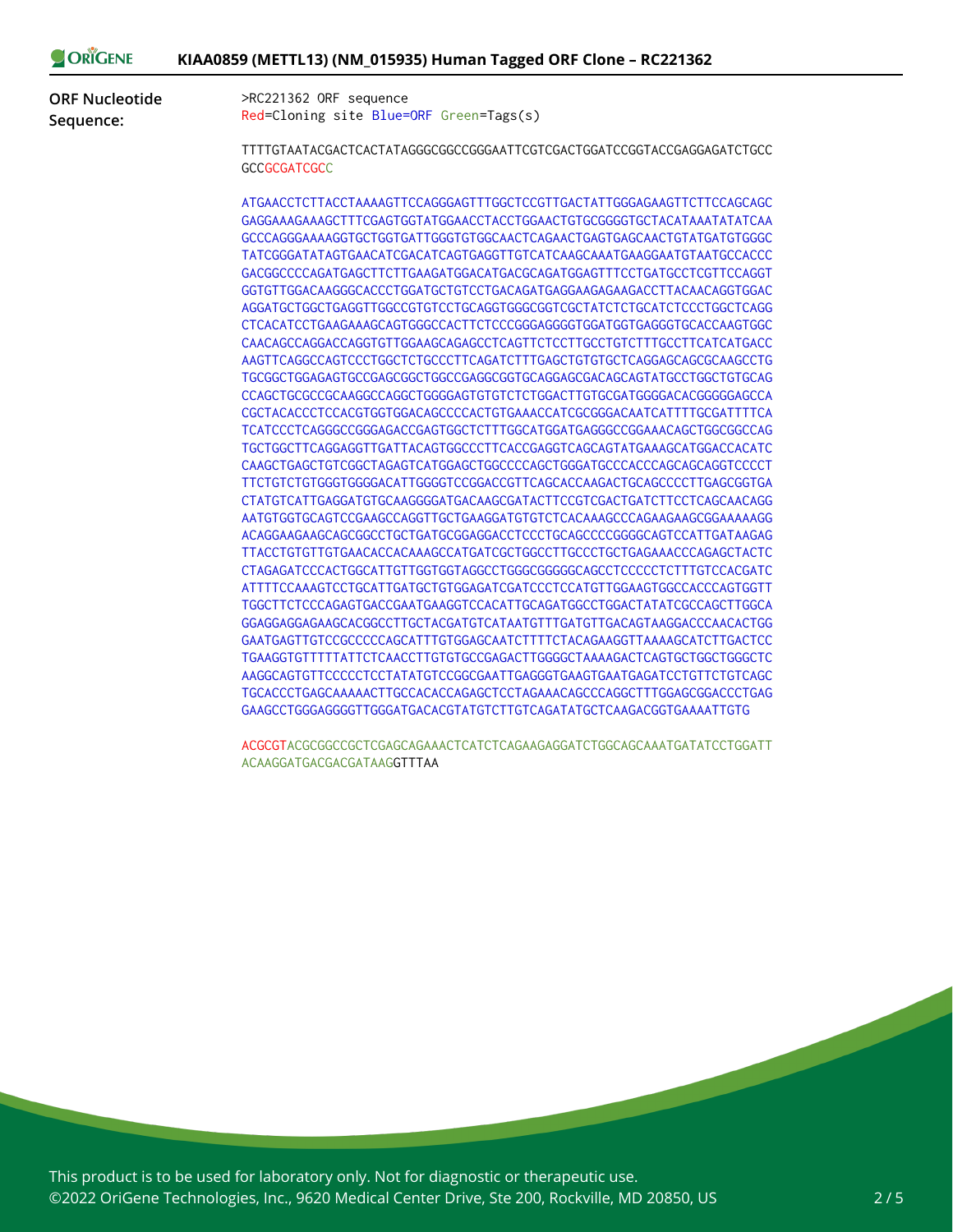

#### **Protein Sequence:** >RC221362 protein sequence

Red=Cloning site Green=Tags(s)

MNLLPKSSREFGSVDYWEKFFQQRGKKAFEWYGTYLELCGVLHKYIKPREKVLVIGCGNSELSEQLYDVG YRDIVNIDISEVVIKQMKECNATRRPQMSFLKMDMTQMEFPDASFQVVLDKGTLDAVLTDEEEKTLQQVD RMLAEVGRVLQVGGRYLCISLAQAHILKKAVGHFSREGWMVRVHQVANSQDQVLEAEPQFSLPVFAFIMT KFRPVPGSALQIFELCAQEQRKPVRLESAERLAEAVQERQQYAWLCSQLRRKARLGSVSLDLCDGDTGEP RYTLHVVDSPTVKPSRDNHFAIFIIPQGRETEWLFGMDEGRKQLAASAGFRRLITVALHRGQQYESMDHI QAELSARVMELAPAGMPTQQQVPFLSVGGDIGVRTVQHQDCSPLSGDYVIEDVQGDDKRYFRRLIFLSNR NVVQSEARLLKDVSHKAQKKRKKDRKKQRPADAEDLPAAPGQSIDKSYLCCEHHKAMIAGLALLRNPELL LEIPLALLVVGLGGGSLPLFVHDHFPKSCIDAVEIDPSMLEVATQWFGFSQSDRMKVHIADGLDYIASLA GGGEARPCYDVIMFDVDSKDPTLGMSCPPPAFVEQSFLQKVKSILTPEGVFILNLVCRDLGLKDSVLAGL KAVFPLLYVRRIEGEVNEILFCQLHPEQKLATPELLETAQALERTLRKPGRGWDDTYVLSDMLKTVKIV

#### TRTRPLEQKLISEEDLAANDILDYKDDDDKV

**Chromatograms:** [https://cdn.origene.com/chromatograms/mk6325\\_e06.zip](https://cdn.origene.com/chromatograms/mk6325_e06.zip) **Restriction Sites:** SgfI-MluI **Cloning Scheme:**

Cloning sites used for ORF Shuttling: Sgfl ORF Mlu I **SCGATOGO** ACG CGT Kozac Consens EcoR1 BamHI Kpn I **RBS** Sgfl CTATAGGGGGGGGGGAATTCGTCGACTGGATCCGGTACCGAGGAGATCTGCCGCCGC ORF Mlu I Xho I Not I FIC GAG CAG AAA CIC ATC TGG<br>R TCA GAA GAG  $\overline{\mathbf{R}}$ EcoR V Fse I  $L$  A A N  $\mathbf D$  $\mathbf{I}$  $L$   $D$ Y  $\,$  K D. D D D K V stop  $\overline{D}$ 

\* The last codon before the Stop codon of the ORF

This product is to be used for laboratory only. Not for diagnostic or therapeutic use. ©2022 OriGene Technologies, Inc., 9620 Medical Center Drive, Ste 200, Rockville, MD 20850, US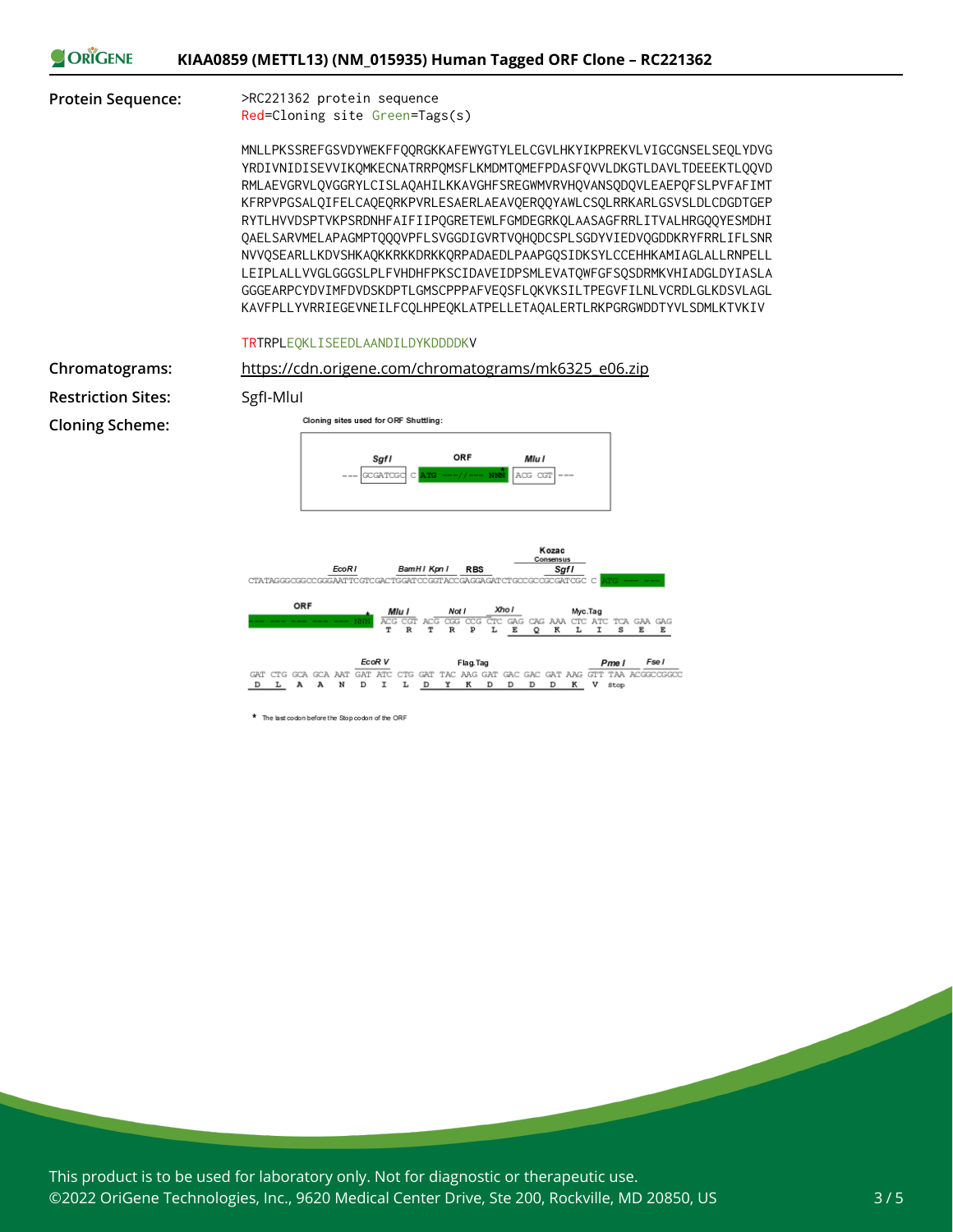```
ORIGENE
```
### **Plasmid Map:**



| <b>ACCN:</b>                  | NM_015935                                                                                                                                                                                                                                                                                                                                                                                                                                           |
|-------------------------------|-----------------------------------------------------------------------------------------------------------------------------------------------------------------------------------------------------------------------------------------------------------------------------------------------------------------------------------------------------------------------------------------------------------------------------------------------------|
| <b>ORF Size:</b>              | 2097 bp                                                                                                                                                                                                                                                                                                                                                                                                                                             |
| <b>OTI Disclaimer:</b>        | The molecular sequence of this clone aligns with the gene accession number as a point of<br>reference only. However, individual transcript sequences of the same gene can differ through<br>naturally occurring variations (e.g. polymorphisms), each with its own valid existence. This<br>clone is substantially in agreement with the reference, but a complete review of all prevailing<br>variants is recommended prior to use. More info      |
| <b>OTI Annotation:</b>        | This clone was engineered to express the complete ORF with an expression tag. Expression<br>varies depending on the nature of the gene.                                                                                                                                                                                                                                                                                                             |
| Components:                   | The ORF clone is ion-exchange column purified and shipped in a 2D barcoded Matrix tube<br>containing 10ug of transfection-ready, dried plasmid DNA (reconstitute with 100 ul of water).                                                                                                                                                                                                                                                             |
| <b>Reconstitution Method:</b> | 1. Centrifuge at 5,000xg for 5min.<br>2. Carefully open the tube and add 100ul of sterile water to dissolve the DNA.<br>3. Close the tube and incubate for 10 minutes at room temperature.<br>4. Briefly vortex the tube and then do a quick spin (less than 5000xg) to concentrate the liquid<br>at the bottom.<br>5. Store the suspended plasmid at -20°C. The DNA is stable for at least one year from date of<br>shipping when stored at -20°C. |
| RefSeq:                       | NM 015935.5                                                                                                                                                                                                                                                                                                                                                                                                                                         |
| <b>RefSeq Size:</b>           | 3421 bp                                                                                                                                                                                                                                                                                                                                                                                                                                             |
| <b>RefSeq ORF:</b>            | 2100 bp                                                                                                                                                                                                                                                                                                                                                                                                                                             |

This product is to be used for laboratory only. Not for diagnostic or therapeutic use. ©2022 OriGene Technologies, Inc., 9620 Medical Center Drive, Ste 200, Rockville, MD 20850, US